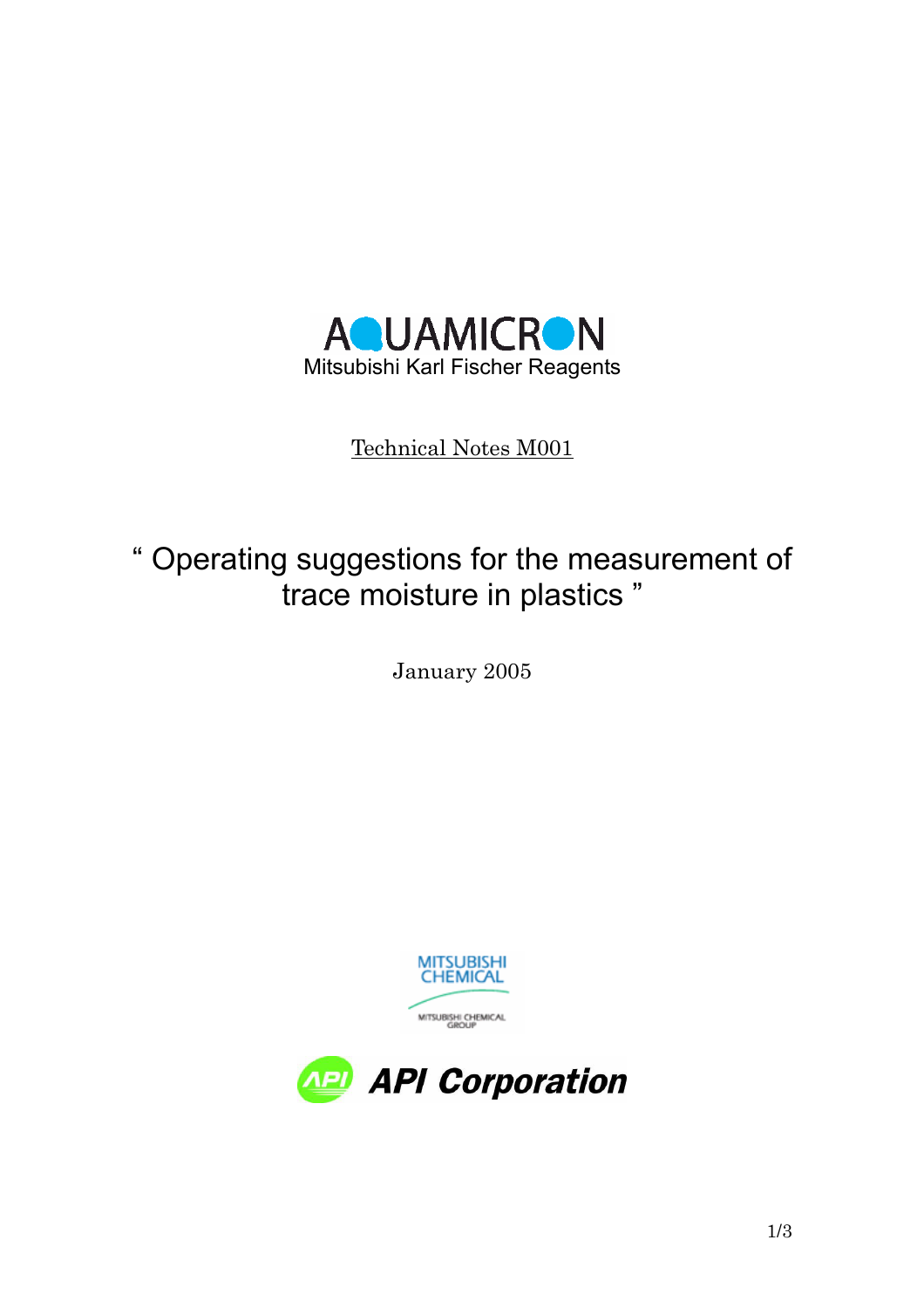## **Purpose of Operation:**

Trace moisture measurement in plastics is one of the important inspection items. Careful operation is needed to protect dried plastics from being affected by moisture absorption.

#### **Apparatus:**

Coulometric Moisture Meter CA-100 (Mitsubishi Chemical Corporation) Water Vaporizer VA-100 (Mitsubishi Chemical Corporation) Upright Sampling Bottle (Mitsubishi Chemical Corporation) Trace Sampling Bottle (Mitsubishi Chemical Corporation) Aquamicron AX, Aquamicron CXU (API Corporation) Aquamicron Solid Water Standard (API Corporation) Glove bag, Portable psychrometer, Balance, Spatula, Aluminum foil Dried air, Micro syringe (10ul) Self-protective equipment

### **Measurement Condition:**

Parameters of Moisture Meter:

Delay: 2, Purge-Preheat-Cooling: 1-2-2, End Sens: 0.1 Temperature: Adjust accordingly to the types of plastics.

### **Procedures:**

| Operation |    |                                                                                                                                                                                                                                       | Remarks                                                                                        |  |  |
|-----------|----|---------------------------------------------------------------------------------------------------------------------------------------------------------------------------------------------------------------------------------------|------------------------------------------------------------------------------------------------|--|--|
|           | 1) | Set a portable psychrometer, an<br>upright sampling bottle, a<br>spatula and a plastic sample<br>inside the glove bag. Then blow<br>in dried air (several liters/min) to<br>keep the humidity below 20%<br>inside the bag.            |                                                                                                |  |  |
|           | 2) | Aquamicron AX and CXU are PET resins:<br>charged into the anode and<br>cathode chambers<br><sub>of</sub><br>an<br>electrolysis cell. Set the proper<br>parameters, and then press the<br>titration key for commencing<br>dehydration. | Delay: 2<br>End Sens: 0.1<br>Print Form: 3<br>Calc Form: $1$<br>VA Temp: 230<br>$P-P-C: 1-2-2$ |  |  |
|           | 3) | Confirm that the system is<br>parched by checking the back<br>ground level (B.G.).                                                                                                                                                    | <b>B.G.</b><br>$0.2$ ug $H2O/sec$ or<br>preferably<br>less<br>than<br>$0.1$ ug $H2O/sec$ .     |  |  |